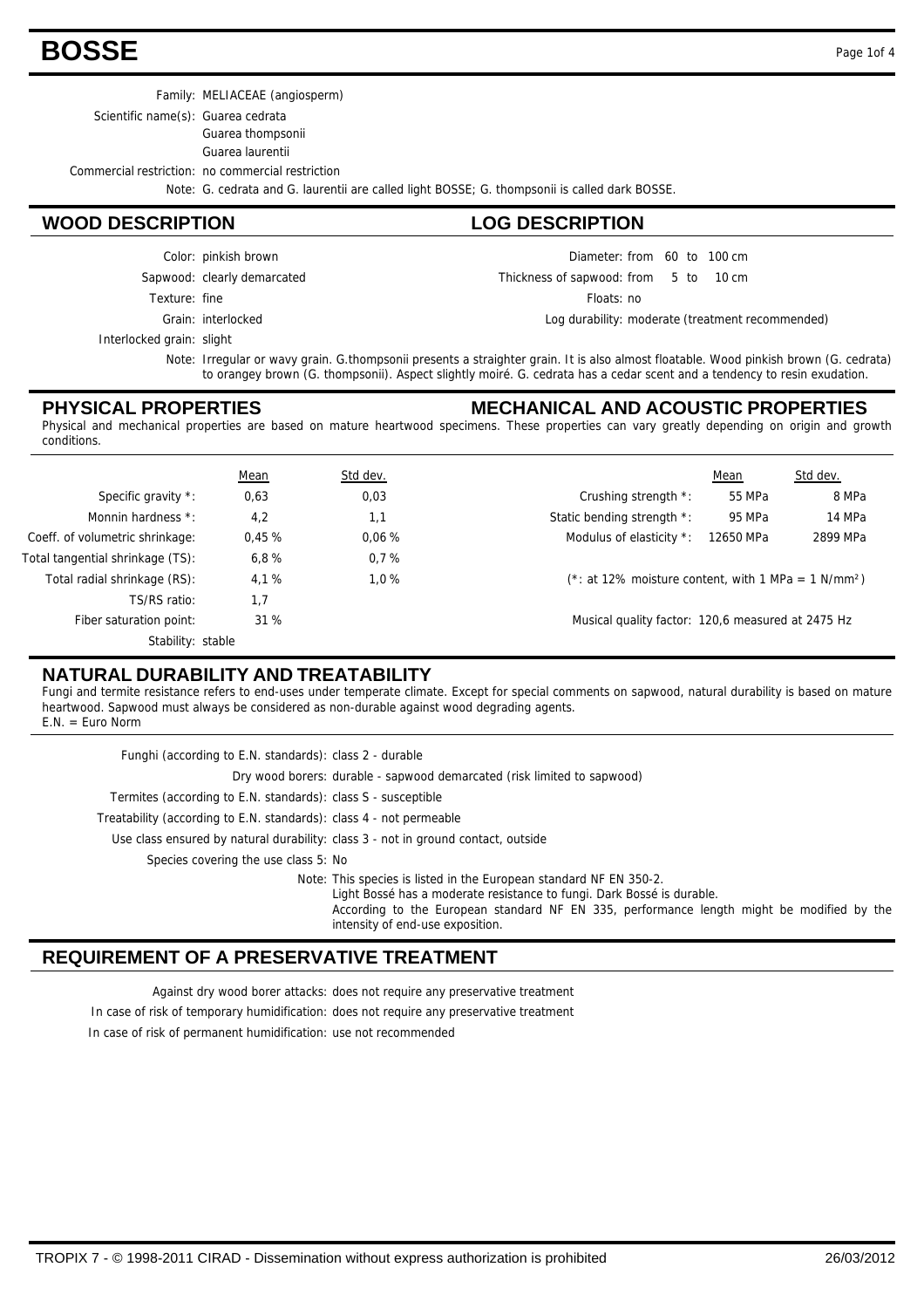### **BOSSE** Page 2/4

#### **DRYING**

|                               | Drying rate: rapid to normal                           | Possible drying schedule: 2 |                  |          |                  |  |
|-------------------------------|--------------------------------------------------------|-----------------------------|------------------|----------|------------------|--|
|                               | Risk of distortion: slight risk                        |                             | Temperature (°C) |          |                  |  |
| Risk of casehardening: no     |                                                        | M.C. (%)                    | dry-bulb         | wet-bulb | Air humidity (%) |  |
| Risk of checking: slight risk |                                                        | Green                       | 50               | 47       | 84               |  |
| Risk of collapse: no          |                                                        | 40                          | 50               | 45       | 75               |  |
|                               | Note: The tendency to resin exudation, especially for  | 30                          | 55               | 47       | 67               |  |
|                               | G.cedrata may have an influence on the aspect of dried | 20                          | 70               | 55       | 47               |  |
|                               | timbers.                                               | 15                          | 75               | 58       | 44               |  |

This schedule is given for information only and is applicable to thickness lower or equal to 38 mm.

It must be used in compliance with the code of practice.

For thickness from 38 to 75 mm, the air relative humidity should be increased by 5 % at each step.

For thickness over 75 mm, a 10 % increase should be considered.

#### **SAWING AND MACHINING**

Blunting effect: fairly high Sawteeth recommended: stellite-tipped Cutting tools: tungsten carbide Peeling: good Slicing: nood Note: The silica content of G.cedrata can be high to very high. Irritant sawdust.

#### **ASSEMBLING**

Nailing / screwing: good

Gluing: correct

Note: Pre-boring may be necessary for G.thompsonii due to its hardness. Gluing G. cedrata may be difficult due to resin exudations.

#### **COMMERCIAL GRADING**

Appearance grading for sawn timbers: According to SATA grading rules (1996) For the "General Purpose Market": Possible grading for square edged timbers: choix I, choix II, choix III, choix IV Possible grading for short length lumbers: choix I, choix II Possible grading for short length rafters: choix I, choix II, choix III For the "Special Market": Possible grading for strips and small boards (ou battens): choix I, choix II, choix III Possible grading for rafters: choix I, choix II, choix III

#### **FIRE SAFETY**

Conventional French grading: Thickness  $> 14$  mm : M.3 (moderately inflammable) Thickness < 14 mm : M.4 (easily inflammable)

Euroclasses grading: D s2 d0

Default grading for solid wood, according to requirements of European standard EN 14081-1 annex C (April 2009). It concerns structural graded timber in vertical uses with mean density upper 0.35 and thickness upper 22 mm.

### **END-USES**

Exterior joinery Interior joinery **Interior panelling Exterior panelling Exterior panelling** Ship building (planking and deck) Ship building (planking and deck) Sliced veneer Cabinetwork (high class furniture) Cabinetwork (high class furniture) Current furniture or furniture components Cigar boxes Veneer for interior of plywood Veneer for back or face of plywood **Rolling shutters** Rolling shutters Flooring **Light carpentry** Note: Filling is recommended to obtain a better finish. Resin exudations may be an inconvenient for some uses.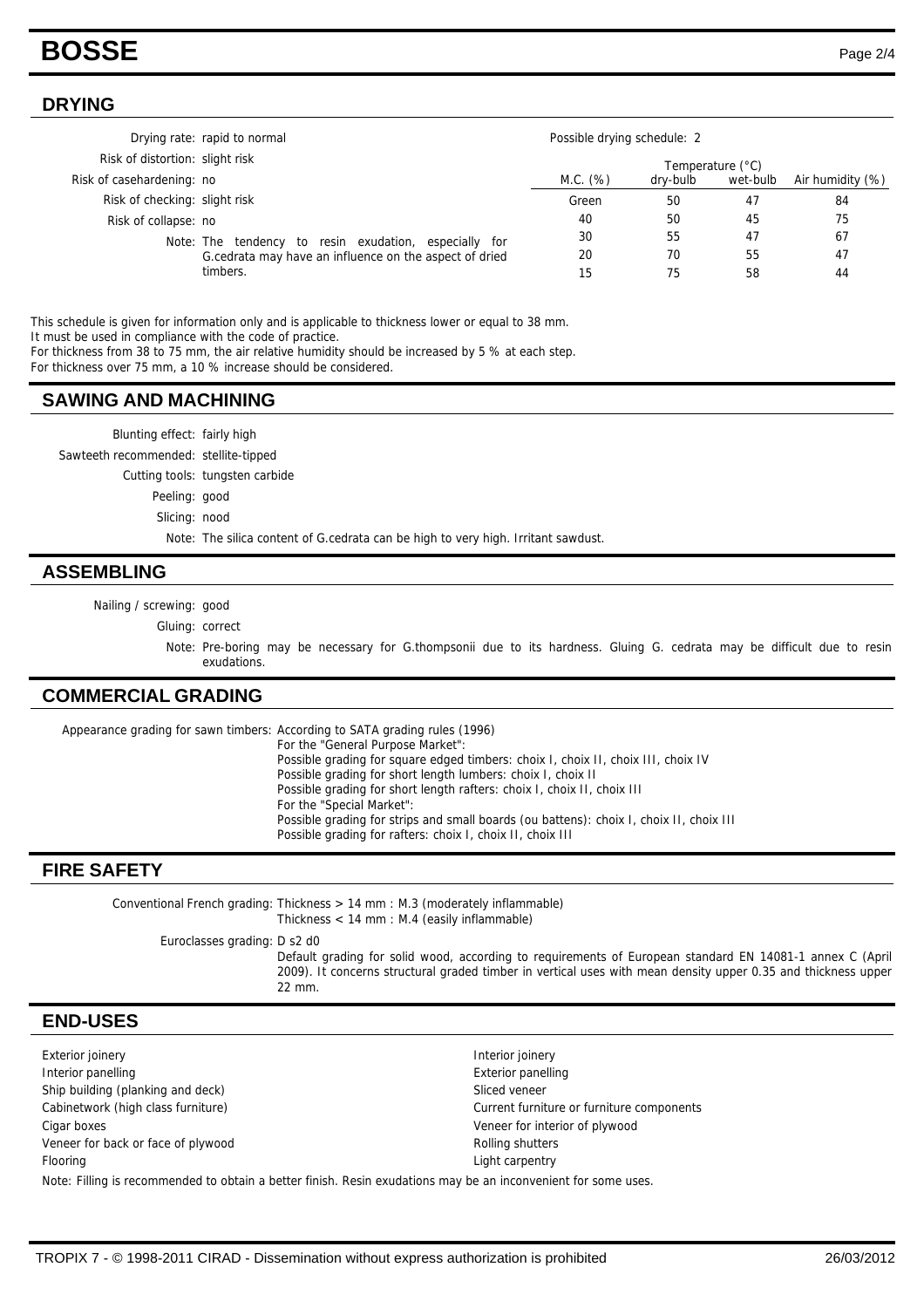## **BOSSE** Page 3/4

### **MAIN LOCAL NAMES**

| Country                          | ∟ocal name            | Country                          | Local name          |
|----------------------------------|-----------------------|----------------------------------|---------------------|
| Cameroon                         | EBANGBEMWA            | Congo                            | NINDIAKAT           |
| <b>Ivory Coast</b>               | <b>BOSSE</b>          | <b>Ivory Coast</b>               | <b>MUTIGBAN</b>     |
| Gabon                            | <b>OSSOUNG</b>        | Ghana                            | <b>GUAREA</b>       |
| Ghana                            | <b>KWABOHORO</b>      | Kenya                            | <b>BOLON</b>        |
| Nigeria                          | <b>OBOBO NEKWI</b>    | Nigeria                          | OBOBO <sub>NO</sub> |
| Central African Republic         | N' ZOMBOU             | Democratic Republic of the Congo | <b>BOSASA</b>       |
| Democratic Republic of the Congo | <b>DIAMBI</b>         | Germany                          | <b>BOSSE</b>        |
| Germany                          | <b>DIAMBI</b>         | United Kingdom                   | <b>BLACK GUA</b>    |
| United Kingdom                   | <b>SCENTED GUAREA</b> |                                  |                     |